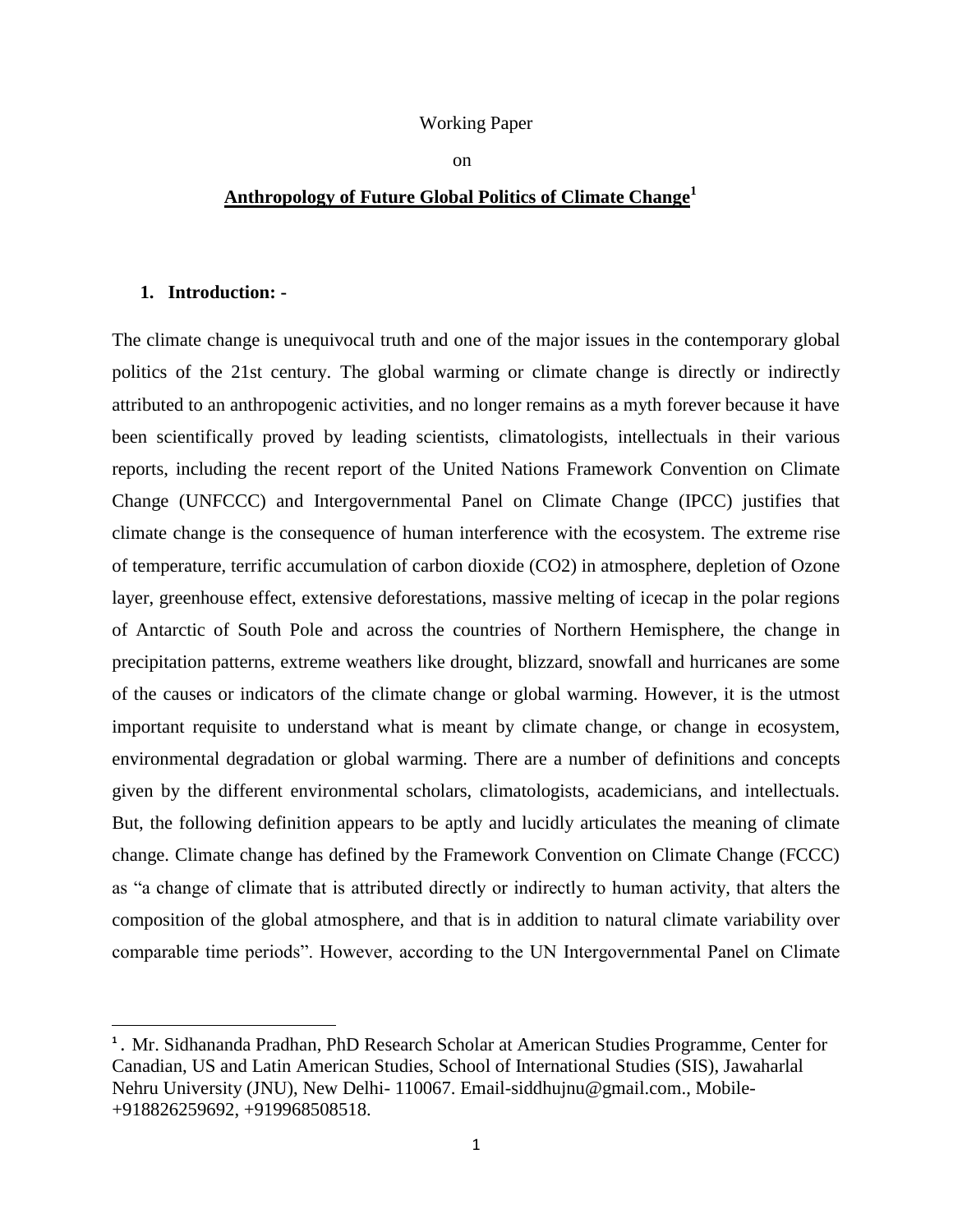Change (IPCC), climate change broadly implies "any change in climate over time, whether due to natural variability or as a result of human activity".

The genesis of modern climate change movement has been quietly undercurrent since the publication of phenomenally seminal work of Rachel Carson"s *Silent Spring* in 1962, which raised the concerns of widespread use of pesticides and environmental pollutions. As a result of Industrial Revolution and scientific & technological innovations, men-made machine's brazen exploitative imperialism over the nature has magnitude the scale of impacts of global warming or climate change in the life of flora and fauna across the globe. The publication of "The Tragedy of the Commons" (1968) by Garrett Hardin has profound impacts on the climate change studies and environmental related works across the globe. The *Bruntland Report* (1987) on sustainable development negates the human beings" habituated attitude of mindless exploitations of natural resources and proposed for alternative mechanisms for imminent human actions to maintain equilibrium between men and nature, an idea that was germinated during the Earth Summit of Stockholm in1972. The Rio Summit of UN Conference on Environment of Development in 1992 reiterated and emphasized to prevent this attitude of dangerous anthropogenic interference with climate system. The major question arises that, why and how politics of climate change come into play an enormously role among the countries either it may be developed, developing or under developed one across the world? The politics of climate change is significant; because, it is the common of problem having common interest of the world and needs a strong conviction for collective actions of nations to solve the menace. The global politics of climate change has surfaced right from the issue of equitable distribution of limited resources and opportunities, sharing the responsibilities and burden of global pollutions or emissions among the nations. In one side of the globe, the industrial or developed countries are mindlessly exploiting nature to fulfill their greed, and polluting environment for centuries; on other side of earth, the people are dying like insects without getting their basic needs. The developing or poor countries, which has been in the state of chronic poverty, hunger and social or economic crisis for centuries and just started ameliorating the socio-economic conditions of its people. In this complex scenario, the significant issue or question is how to bring equilibrium between the competing interests of countries that comprises "have" and "have not" to address the multifaceted problem of the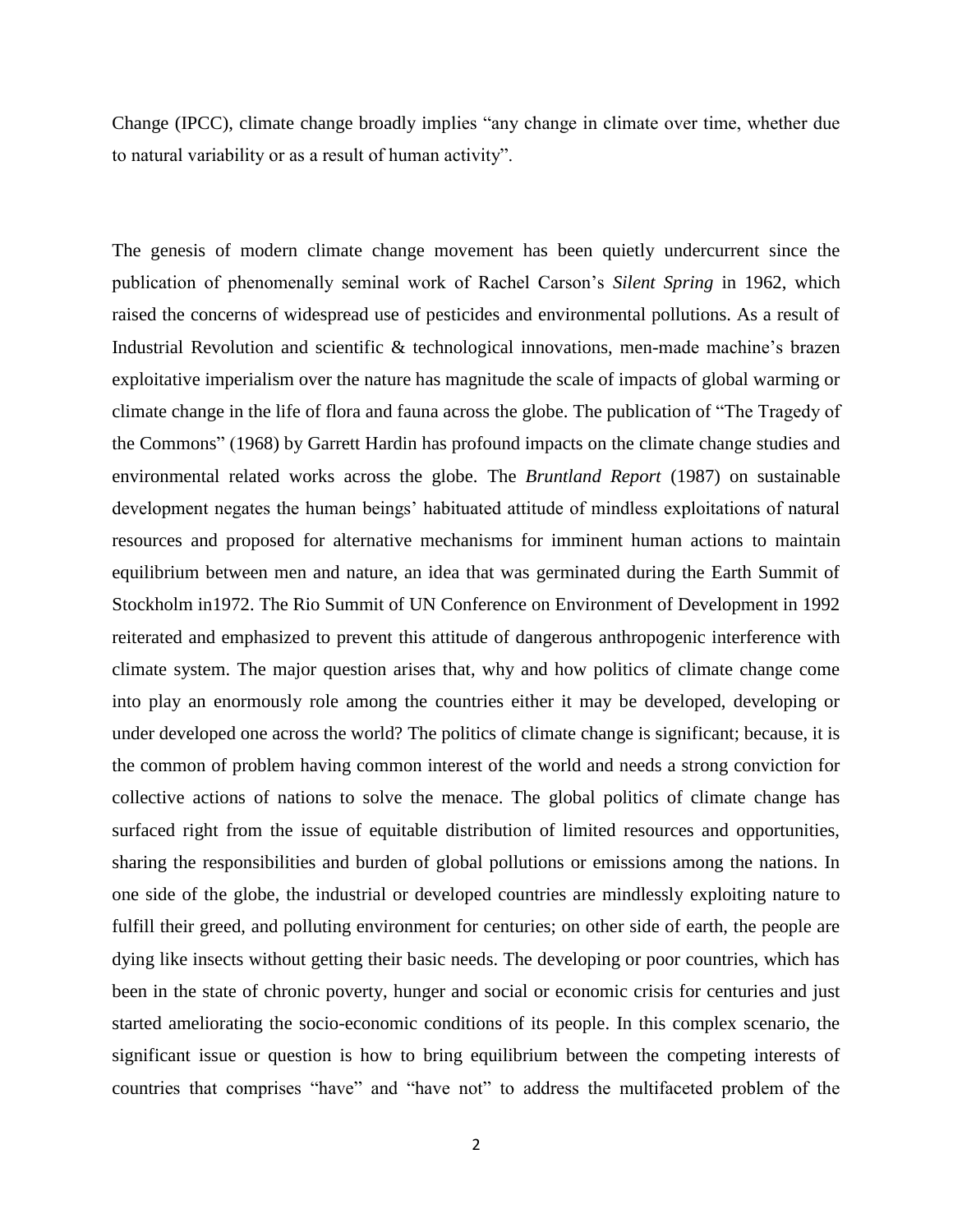world? And why do the "have not" countries which are just started developing and many of them are under developed, or remain in poverty for generations would take "risk or burden" of responsibility of industrial developed countries' centuries reneged environmental pollutions or emissions? This intertwined circumstances germinated the enormous debate and an issue of "equity" in the various international negotiations of climate change to tackle the global environmental crisis. Due to the historical role of polluting the earth since the Industrial Revolution, the developed countries are compelled to take actions for reduction of emissions of Green House Gases (GHG). So, the concept of "common but differentiated responsibilities" came in the Conference of the Parties (COP1) of Berlin Mandate. But, the United States of America (USA) which is the only country in world has failed to fulfill the promise or obligation of this mandate, demanding "meaningful participation" of developing countries. The US has been alleging that this "common but differentiated responsibilities" mechanism has discriminatory in nature because it exempted to some of the developing countries which are considered as the major environmental polluters in the contemporary world like China and India.

This paper intended to analyze and discuss on following major questions: - what would be the anthropological nature of future global politics of climate change? Why the developed countries led by the US has created huge new market or business platform (which values more than \$6 trillion dollar market that had never ever existed in human history(John Kerry, 2013)) in the third world countries in the name of carbon mitigation or sequestration, clean technology transfer, renewable energy or innovative technology? Is it to sustain their economy or promote and protect national interest or maintain their crony capitalism and imperial status quo? Or really they do concerns to address the complex problem like global climate change? What would be the future anthropology of the climate change negotiations mechanism and international agreements in the ever changing world politics?

## **2. The Kyoto Protocol and Climate Change Regime**

In order to understand the anthropology of future global politics of climate change, it"s essential to know the important of historical background, especially the formidable regulations which are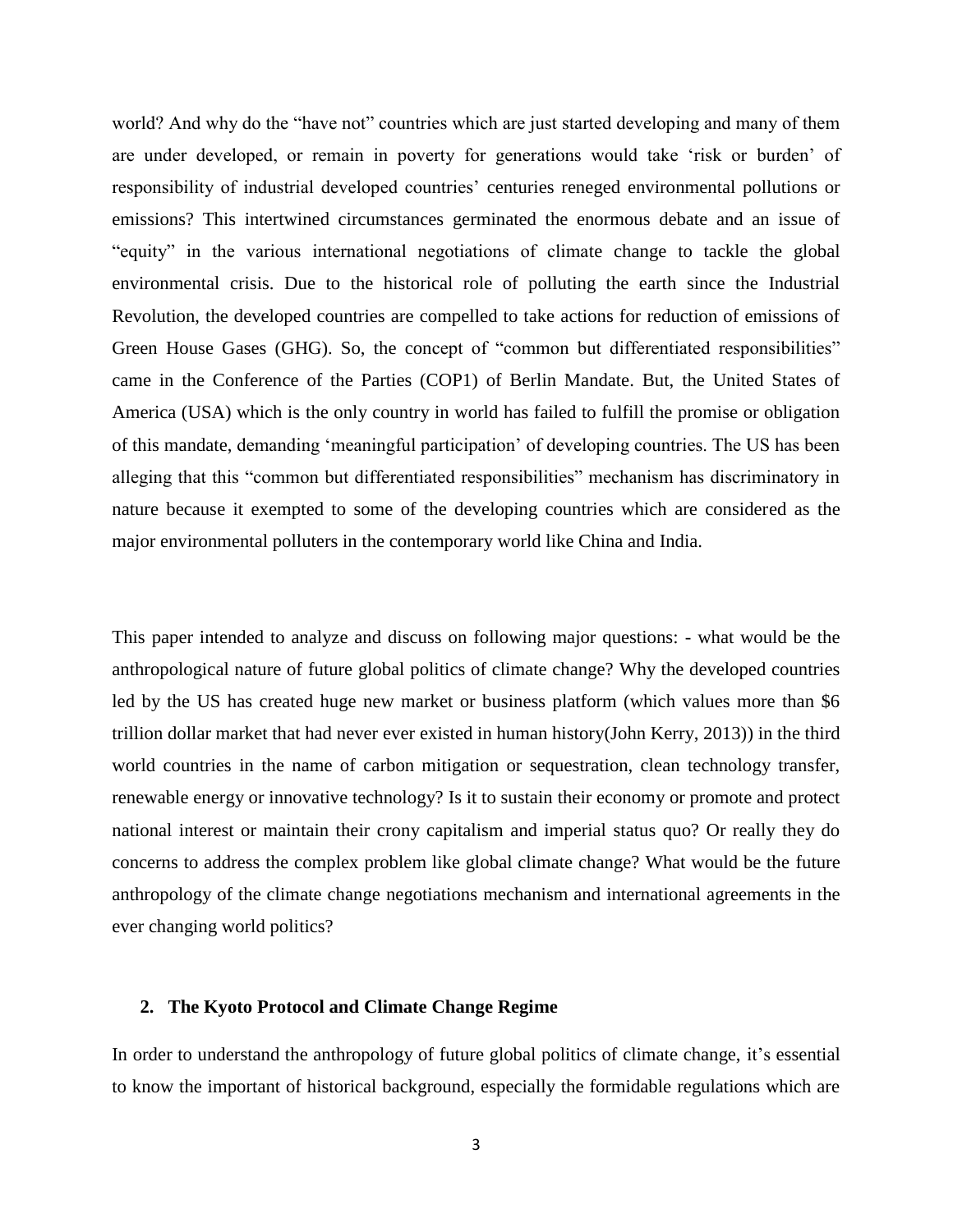now reining the international climate change arena. The most pragmatic and legally driven international climate change regulation as of now is the Kyoto Protocol. Therefore, it better to discuss and understand briefly about the Kyoto Protocol as follows before proceeding to main area of analysis and debate.

The Kyoto Protocol negotiated in 1997 and entered into force in the year 2005 which has four main Provisions in Kyoto Protocol: firstly, that sets quantitative targets for industrialized countries for 2008-2012 and the agreement also targets cap of aggregate 5 per cent below 1990 emissions. Secondly, countries have discretion for domestic policies. Thirdly, there are provisions for international emission trading. Finally, the Clean Development Mechanism which is project based trades system. The Kyoto Protocol is a legal binding mechanism of UNFCCC that sets a legal binding target for 37 developed or industrialized countries and European Union (EU) for reduction of Green House Gases (GHG) emissions. The Kyoto Protocol supposed to be expired in 2012 and but it was extended till 2020 by the Doha Summit of COP18th talks, that designed a new binding mechanism which is essential for GHG emission reduction. The Doha Summit legally compelled for the first time to industrial nations to compensate poor countries for losses due to climate change impacts. The Kyoto Protocol considered as the main achievement of the global climate change negotiations, still the U.S. rejected it and the only country in the world which has not been signed yet, because the US considered that the Protocol didn't impose any legal binding commitments from the developing countries like China and India. For several years, the U.S. has been at odds with the Kyoto countries in its climate policy position. The U.S. reluctance to endorse the Kyoto approach has been one main cause of the slow progress in international climate negotiations since the U.S. withdrew from the Kyoto process in 2001. The U.S. opposition to the Kyoto approach seemed to reach a climax when the U.S., together with Australia, was instrumental in setting up the Asia-Pacific Partnership on Clean Development and Climate (APP) in 2005-an approach some observers viewed as a main alternative and competitor to the Kyoto process (Skodvin and Andresen: 2009). The Kyoto Protocol like international regime aimed to address crisis of climate change, and also must solve problems of participation, effectiveness, and compliance of all the nations including the US.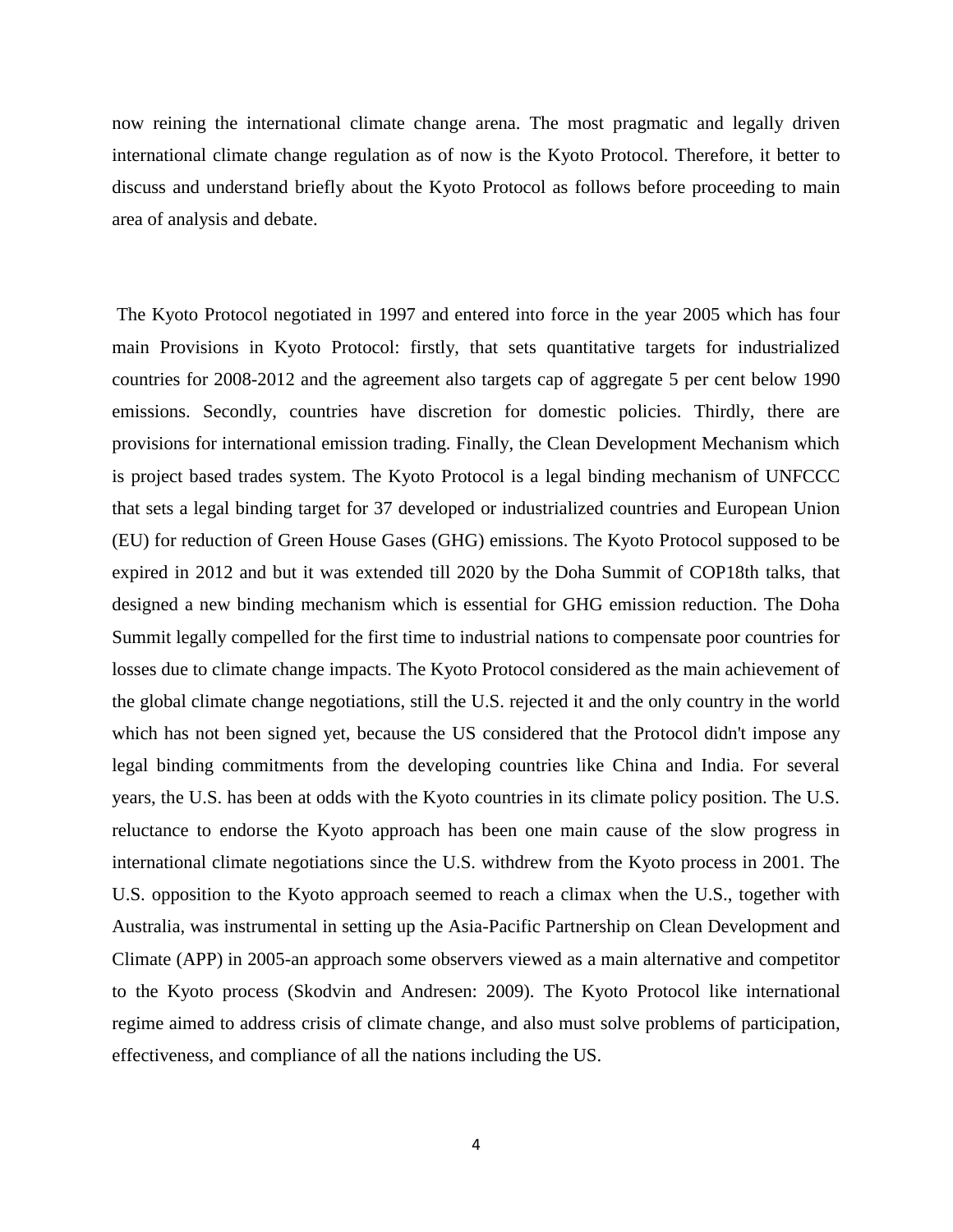#### **2. (A) The Outcome of Kyoto Protocol**

The opinions in favour Kyoto Protocol mechanism are follows. It based on firstly; Market Mechanism- the market based approach is potentially cost-effective, flexibility for the nations to comply with its commitments and obligations. Secondly, on the question of "Fairness" and "Equity", it focuses on the wealthiest industrial developed countries which are responsible for current GHG emission concentrations in atmosphere. These are some of mechanisms that are considered as strengths of Kyoto Protocol and have implemented. Nevertheless, there are many lacunas for which it has been criticized and evaded it by some countries. Some of the major weaknesses of Kyoto Protocol are follows: some of the largest cumulative emitters of the world are not constrained and obligated to accomplish with protocol mechanism. The Major and largest emitter or polluter in the world, the US has not ratified it yet. The Potential for emission leakage drives ups costs, and pushes developing countries on to more carbon-intensive growth. It is the UN Process and under the United Nations Framework Convention on Climate Change. The complementary processes are big economies like US has to play a major role lead by its President. The Group of Eight (G8) + 5 Gleneagles Process is as very important as G8 and G20 Hokkaido talks. The post- Kyoto Protocol global agreement offers variety of opportunities and visions for world leaders of climate talks.

## **3. Future Politics of Climate Change Mechanism**

The anthropology of future global politics of climate change is mostly determined by the domestic political behavior and international mood of vicinity absolutely driven by domestic politics. The domestic politics of particular country means, its political system, culture, values, tradition and history. And the role of domestic actors and the interest groups, and their relationships with other institutions plays very significant role in this context. The assumption and prospective would be that in the process of deciding on national policy and climate change negotiation positions, policymakers have to take into account and weigh the considerations of interested domestic political actors. The domestic political debate among actors and groups both inside and outside the government influences climate change policy, especially since the issue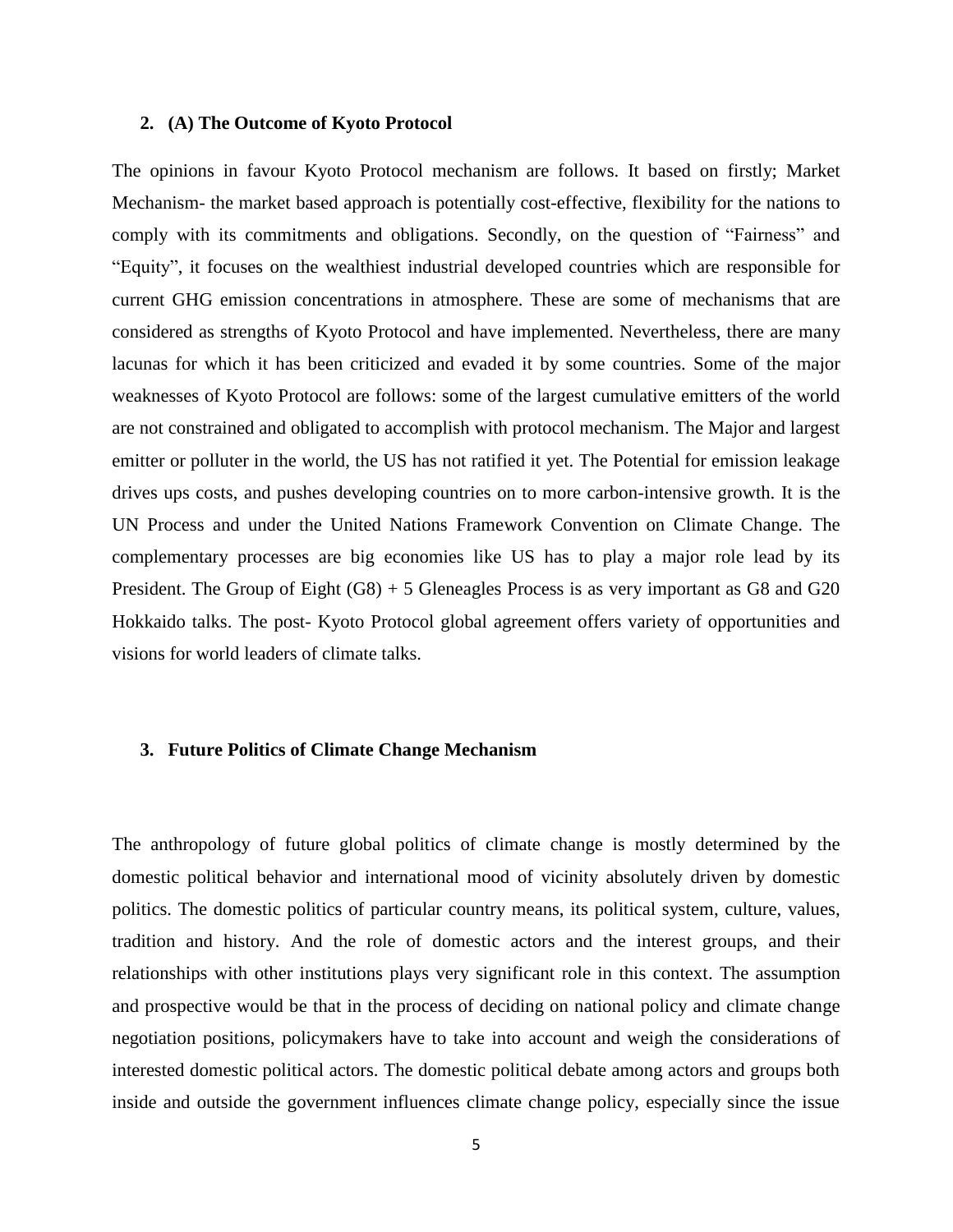has domestic consequences and concerns significant for domestic political interests. The assumption is that understanding domestic politics: the distribution of power and influence among domestic actors, as well as their preferences is critical for understanding climate change policymaking. Two main sets of assumptions are drawn, allowing a focused analysis of their respective explanatory power: 1) public demand and support for climate change policy influences the policy process; and 2) the governmental supply of policy alternatives influences the policy process.

In the democratic or pluralist societies, people expect that politicians and government agencies to be concerned with public opinion regarding policy issues they face, including the case of global warming. The level of knowledge and interest about climate change in different groups of the society plays crucial a role, specifically with regard to the willingness of people to make economic welfare or sacrifices to achieve a better environment and avoid the potential dangers of global warming.

The domestic politics is very important for any particular country, which also comprises public demand and support that determines how proactive climate change policy of a country. The country must show strong public pressure to employ proactive climate policy and be characterized by the unambiguous presence of the following three features: high levels of public concern about global warming, a low degree of special interest lobbying, and strong Environmental Non-Governmental Organization (ENGO) activism with actual influence on government policy positions. This type orientation and attitude would lead to a very high level of proactive climate change policy.

The general public concern about the degradation of the environmental condition of the country or any irreversible damages must be taken into account by the policymakers and weighted against the concern of domestic actors who would suffer from heavy costs of GHG mitigation measures. The degree of pressure from proactive versus reactive interest groups in society would determine what politicians perceive to be the most pressing issues. But countering or more likely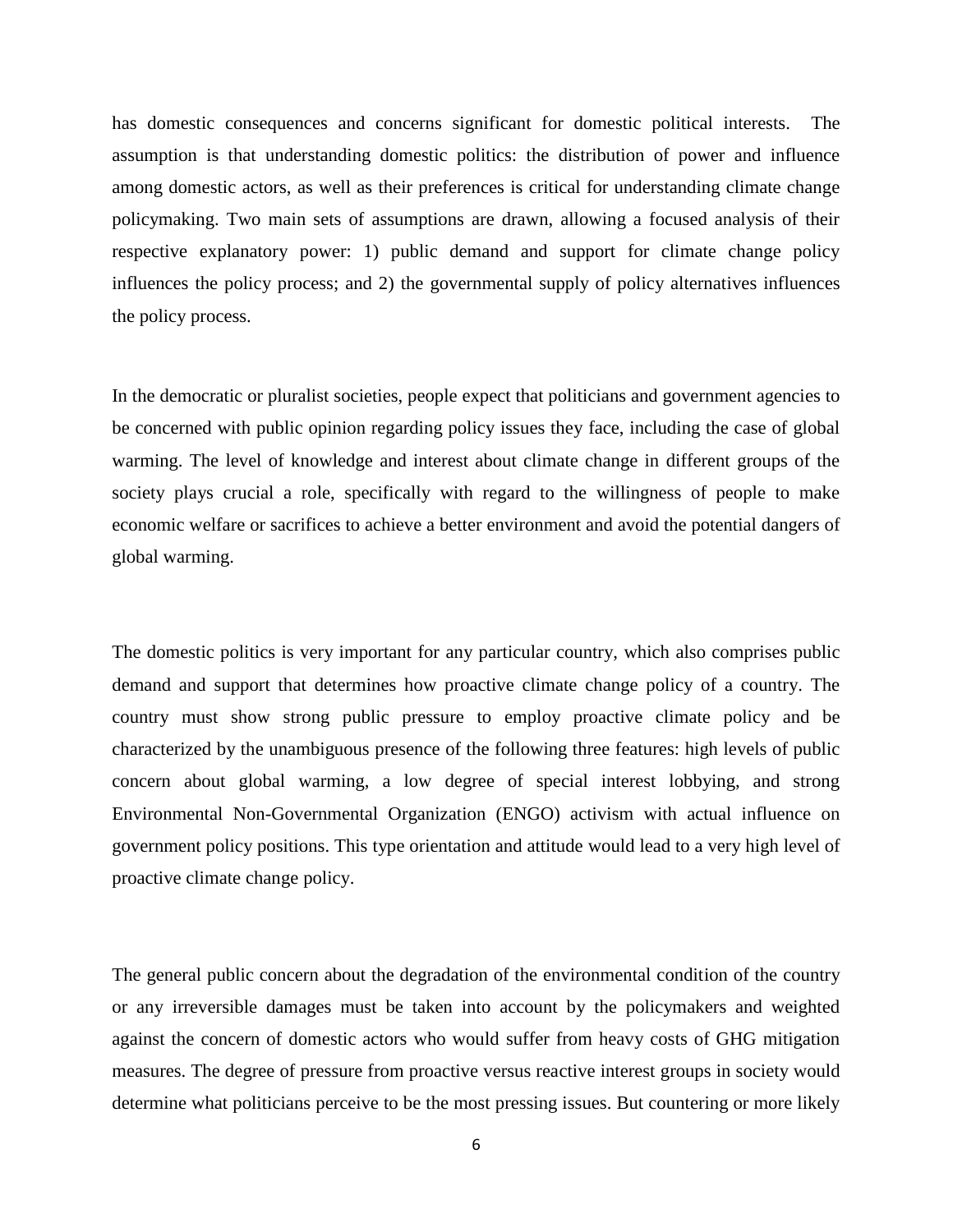combined with such pressure is the relatively more powerful and influential actors, more than that, economically strong actors tend to have more influence on the policymaking process than merely pressure groups. So, even if a government would want to implement for instance a comprehensive climate policy strategy, it may be unable to go through with its plans because of domestic, socio-political and economic constraints.

The flexibility mechanisms carry the message that their use must be supplemental to domestic actions. This has led to the open debates on interpretations of these supplementary provisions. The final declaration of the Bonn Agreement, reaffirmed in the Marrakech Accords, is that "domestic action shall thus constitute a significant element of the effort made by each Party included in Annex 1 to meet its quantified GHG emission limitation and reduction commitments." This indicates that a domestic climate politics has an important role to play in the countries" GHG emissions commitments to mitigate climate change (Assunção and Zhang: 2002).

In a passionate *Rolling Stone* article, environmental champion Al Gore criticised the US climate policies for failing to demonstrate the "magnitude of the climate crisis" to the American people and for inaction nationally in Congress, internationally in the UNFCCC process, and in combating scientific naysayers in the media (Bahouth: 2011). According to Mr. Gore, "We are destroying the climate balance that is essential to the survival of our civilization. This is not a distant or abstract threat; it is happening now. The United States is the only nation that can rally a global effort to save our future. And the president is the only person who can rally the United States" (Gore: 2011). The president of the Pew Center on Global Climate Change, Eileen Claussen says Congress might pass U.S. climate legislation, and stresses the importance of U.S. domestic policy for making progress on global climate talks at Copenhagen in December 2009. "Everything globally is dependent upon the U.S. domestic legislation before all the other pieces can fall into place, which might take a considerable amount of time. But until you at least get this, it's not clear that you can get any of the other pieces." The final and major significant stake lies with the domestic action of a country to climate change mitigation or reduction, both at domestic as well as the international level. For example:- with reference to the U.S" policy on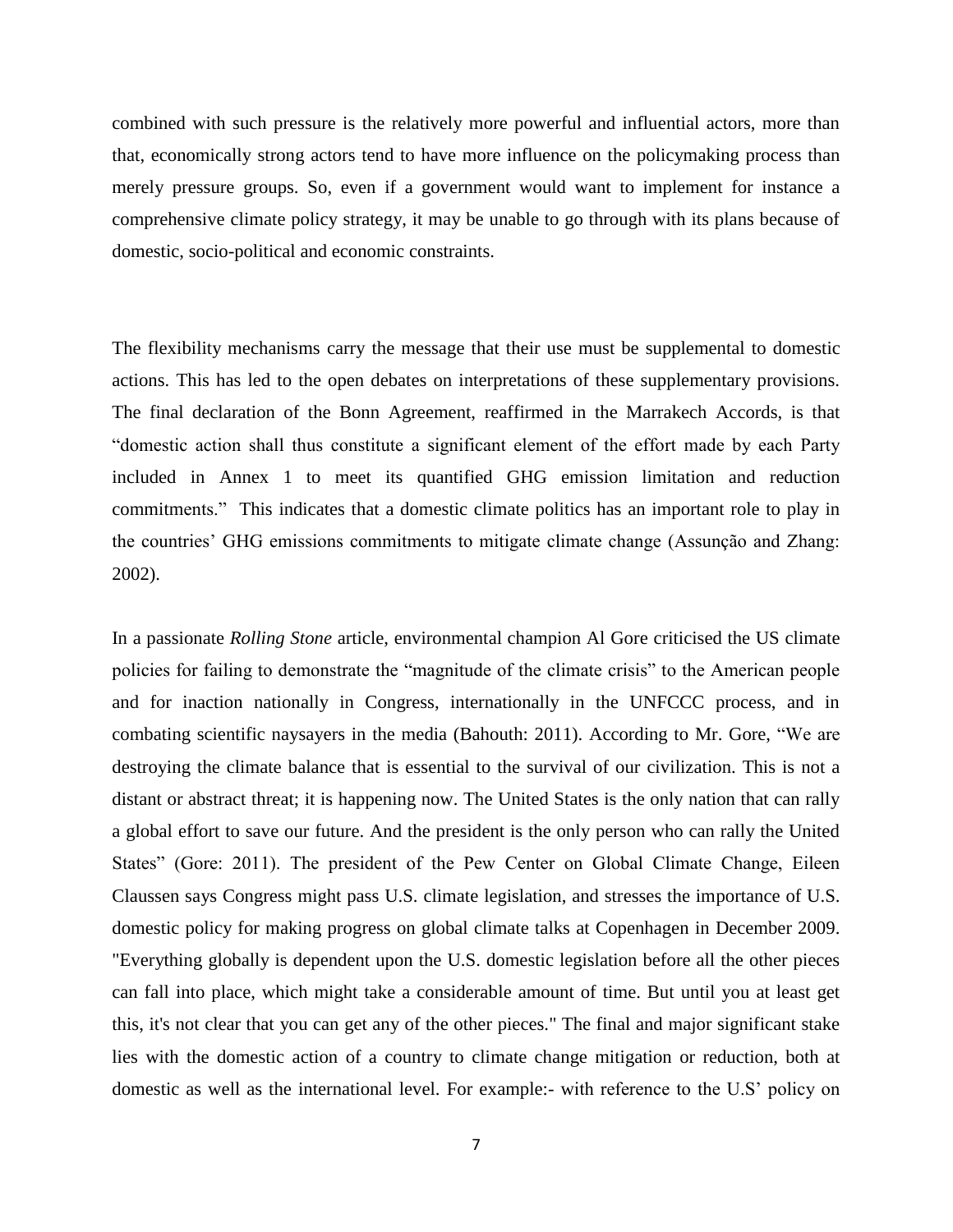climate change, Johnson mentioned the significance of domestic politics that "not to beat a dead horse, but when it comes to tackling climate change, why is one country's domestic politics acted as an obstacle" (Johnson: 2009). The argument of big issues as such as climate change and the future energy mix have to enjoy some measure of popular support at domestic before being codified at global summits. Take this typical pronouncement about climate change with regarding to the importance of domestic politics:

"We have to take up bold new responsibilities that we have evaded so far. But if we want durable political consensus, then it has to be rooted in domestic legislation and not in an international agreement".

That's the India's environment minister Jairam Ramesh' statement and not the President of the United States of America as says by Jonson. One can assume the importance of domestic politics as explained in *The Washington Post*: "The cuts would be a national goal; they would be neither an internationally binding commitment nor open to international verification. The U.S. domestic proposals for curbing greenhouse-gas emissions fall well short of what some scientists and lots of environmentalists are urging. Still, politics remains the art of the possible (Johnson: 2009).

## **4. Pandora's Box and Future Global Politics of Climate Change**

Greek mythology is always fascinates, the story of "Pandora"s Box' is one of them. The main theme of the story is fortunately synchronously with the context of present global climate change crisis. According to Greek mythology, Pandora was the first woman on earth created by the Greek Gods. She was stunning and she was created by Zeus to take revenge on the mankind. As a wedding gift a beautiful box was given to Pandora by the Gods and instructing her never to open it. However, unrestricted inquisitive arises, after pondering over it; finally Pandora does open the box. Result of it was releasing disease, despair, greed, malice, jealousy, pains, old age, hatred, violence, sufferings, war, death and all other evils, vices and all the misdeeds mankind know in the world. Pandora shocked and felt guilty, had closed the box as soon as possible to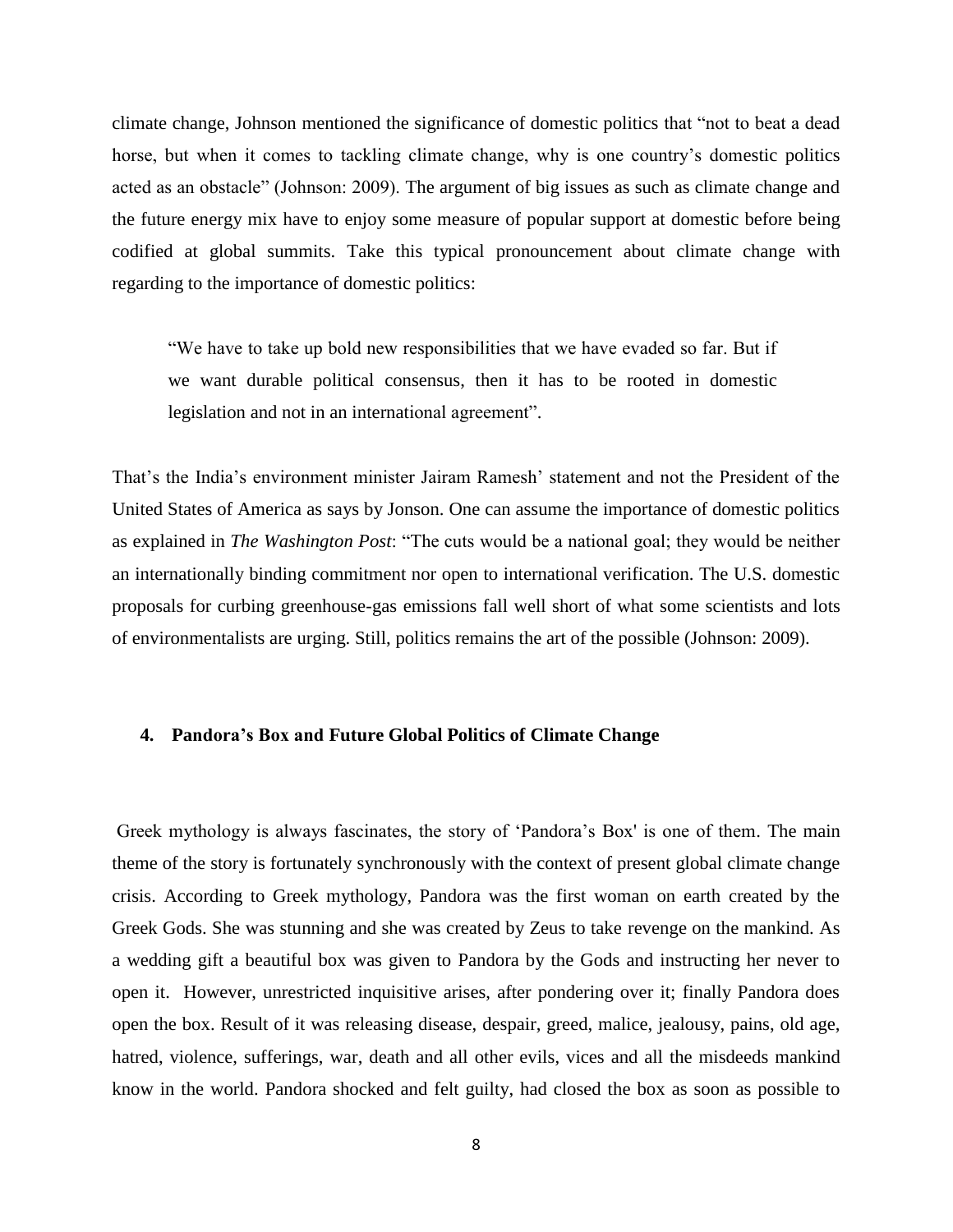ensure nothing else came out of that box to destroy the world. But, one gift remains inside the box, that's the 'gift of hope', while Pandora closes the box. Zeus wanted Pandora to open this box, so she could bring sufferings into this world.

It is said that the moral of this story explains the world we live in today, the world where we are consumed by jealousy, anger, selfishness, hatred, greed, violence, war and many more. However, Greek myth story also suggests that, while the box was closed and still something was left there, and that was the gift of *Hope*. Greek myths never explained further as to why hope was left in the box, if hope should be taken in absolute sense or narrow sense. There may be Nnumber of interpretations of this story. Archaic and classic Greek literature went further to explain the concept of hope. One thing that came out of the mythography"s massage was that "hope" was not gone. "Hope" was inside that box, intact, to ensure that mankind has the ability to live through all the odds that life has stored in the world.

In congruence with the proposition of the "Pandora's Box's" implication on the contemporary problem of climate change, urgently required to address, instead of allegation or buck passing responsibility on the part of some countries, saying it is costly affair, big or complex problem, and harmful; and let it be other take action is suicidal attitude. However, according to Paul G. Harris, "the number of actors is not the end of it; the U.S. Constitution created a contentious, multi-branch government that does not resolve issues quickly, smoothly or easily. This complex democratic system is compounded by the number and complexity of the problems themselves. Thus, foreign policy on climate change that emanates from Washington is almost inevitably unsatisfactory to all those involved" (Harris, 2001:35). Thomas L. Friedman, in a provocative and genuinely innovatively argues that there are two biggest challenge in present world and particularly the US faces, one is the global environmental crisis and another is the American"s contemporary scenario in the post 9/11 era. He posed with great questions linking to address these problems, such as "where we stand now, and shows us how the solutions to these two big problems are interconnected with how we can restore the world and revise American at the same time". He lucidly explained that how climate change or global warming occurred by the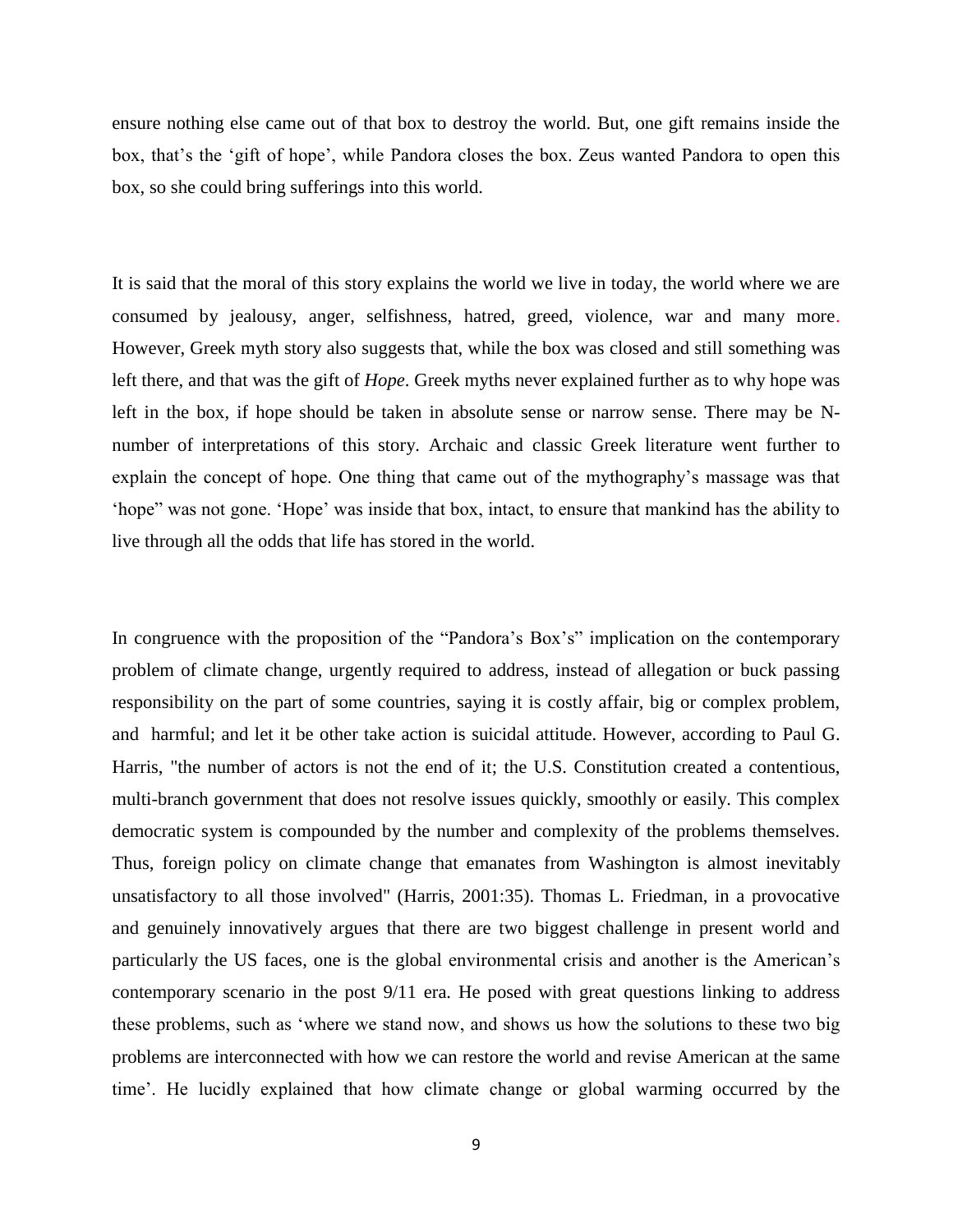remittance of globalization process resulting an earth "hot, flat, and crowded" and cautioned for immediate action to address the menace by the seer commitment and leadership of the United States of America (Friedman: 2008). Much like the sins in Pandora"s Box, once carbon dioxide is out, it's not going away anytime soon. And it has real and quantifiable impacts. "The climate change that is taking place because of increases in carbon dioxide concentration is largely irreversible for 1,000 years after emissions stop" said Susan Solomon, of the US National Oceanic and Atmospheric Administration (USNOAA). Research report of the US National Ocean and Atmospheric Administration says that "to substantial and irreversible decreases in rainfall in some areas and "unavoidable inundation of many small islands and low-lying coastal areas". Solomon of the USNOAA reveals that, "It has long been known that some of the carbon dioxide emitted by human activities stays in the atmosphere for thousands of years," and "the new study advances the understanding of how this affects the climate system."

In his critically acclaimed book, *The Uses of Pessimism and the Danger of False Hope*, Roger Scruton talks about the dangers of that gift of hope remaining in Pandora"s Box. Unscrupulous optimism or false hope is a danger warns Scruton, while looking back now at the world"s hopes to avert climate change. Roger Scruton however says that, acceptance of changes in environment crisis and works resolutely, formidable to mitigate the climate crisis. Then only mankind would be luckier to survive from holocaust of climate change, which human beings has the advantage of being able to think ahead, and to prepare to face for any changes that come and ready to fight for the same.

# **5. The Climatizens Address the Problem**

If the human beings are keen to work together for this common cause which affects irrespective of regions or religions, nations or states, countries or continents by adopting, advancing or developing from smart ideas like 'Greenovative' technology. The Greenovative connotes that an innovatively created or advanced phenomena, idea, things or products by the green science or technology that must be environmental friendly, sustainable and possible has best harmony with the nature.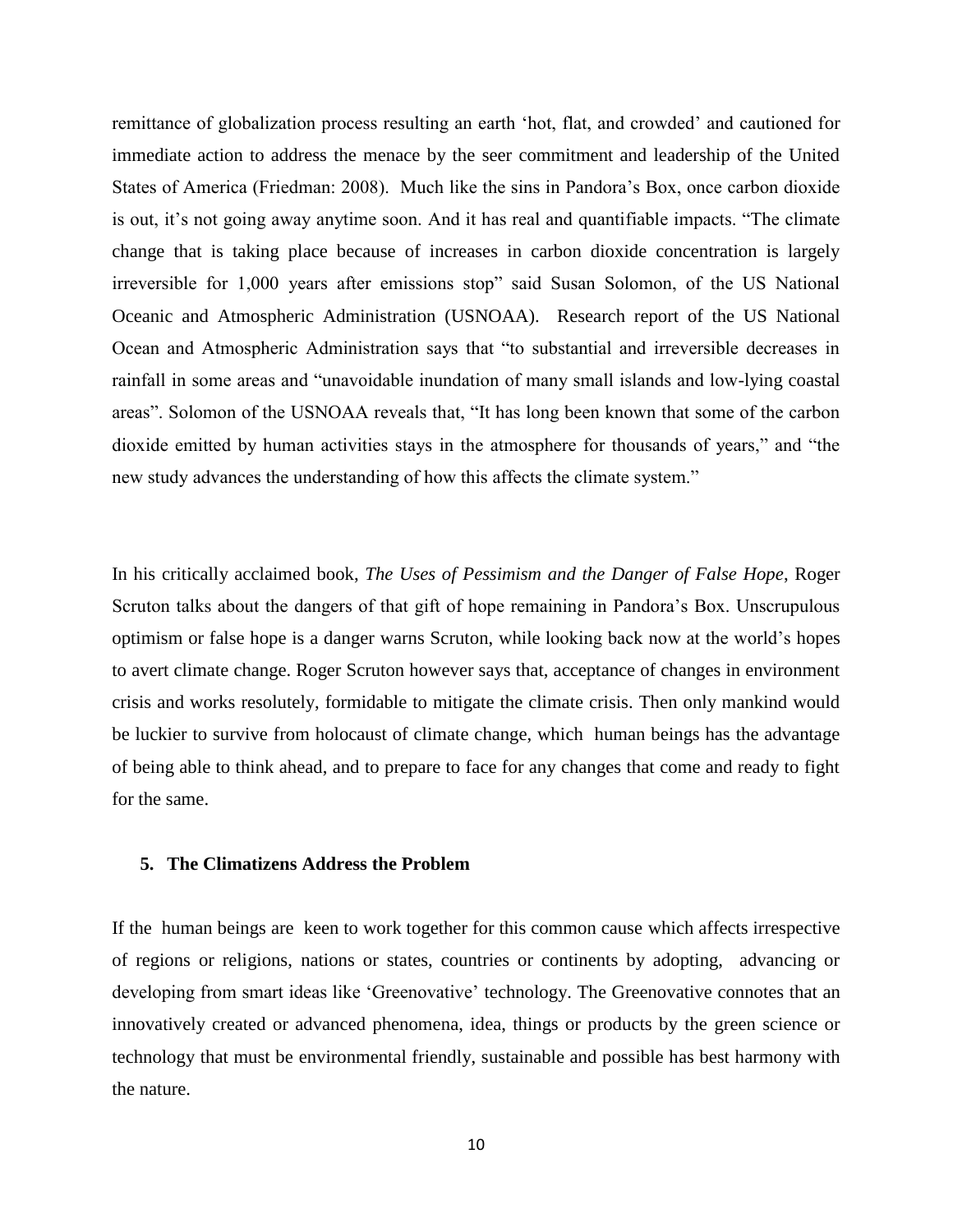The word "Climatizens" has fundamentally envision value laden and has intrinsic moral responsibilities as human beings to address the climate change problem with very sincerely, passionately and persistently till the last breath of their life. The "Climatizens" is an action or performance driven and result oriented phenomena, which entrust those all human beings who are aware and conscious about the climate change crisis and ready to give their contributions or sacrifices, however a little it may be, to the fight against the global warming or climate change, in their own ways of daily life.

The concept of Climatizen and domestic politics are mutual inclusively and interrelated with each other. When the domestic political actors a country consciously plan, executes or work for climate change related programme to create public awareness and when the citizens of that country actively involves, then citizens automatically become the "Climatizens". The movement of Climatizens would also influences and reflects on the policy and programme of government to accelerate the climate change actions. It is expected to create a new wave of Climatizens that would influence foreign policy behavior of countries. Because, the "foreign policy is the out come of domestic politics" (Kissinger, 1969). Explaining the significance of domestic politics, Harrison and Lisa (2010) has rightly and very lucidly analysed domestic political compulsion and influences, which explains international action of a particular country"s behavior on climate change from the domestic political perspective of that country. For example, take the US domestic politics while trying to understand about what progress done so far and why the US having handicapped by the domestic politics in deciding not to ratify the Kyoto Protocol as of now the only country in the world to do so and would pursue its own national and domestic climate change mitigation policies independently (Harrison and Sundstrom: 2010). From the "Greenovative" technology to making "Climatizens", a collective and inclusive action by converting "demographic dividend" into a "Climatizenographic Dividend", would definitely solve the climate change problem, because there is still "hope" remains in Pandora"s Box.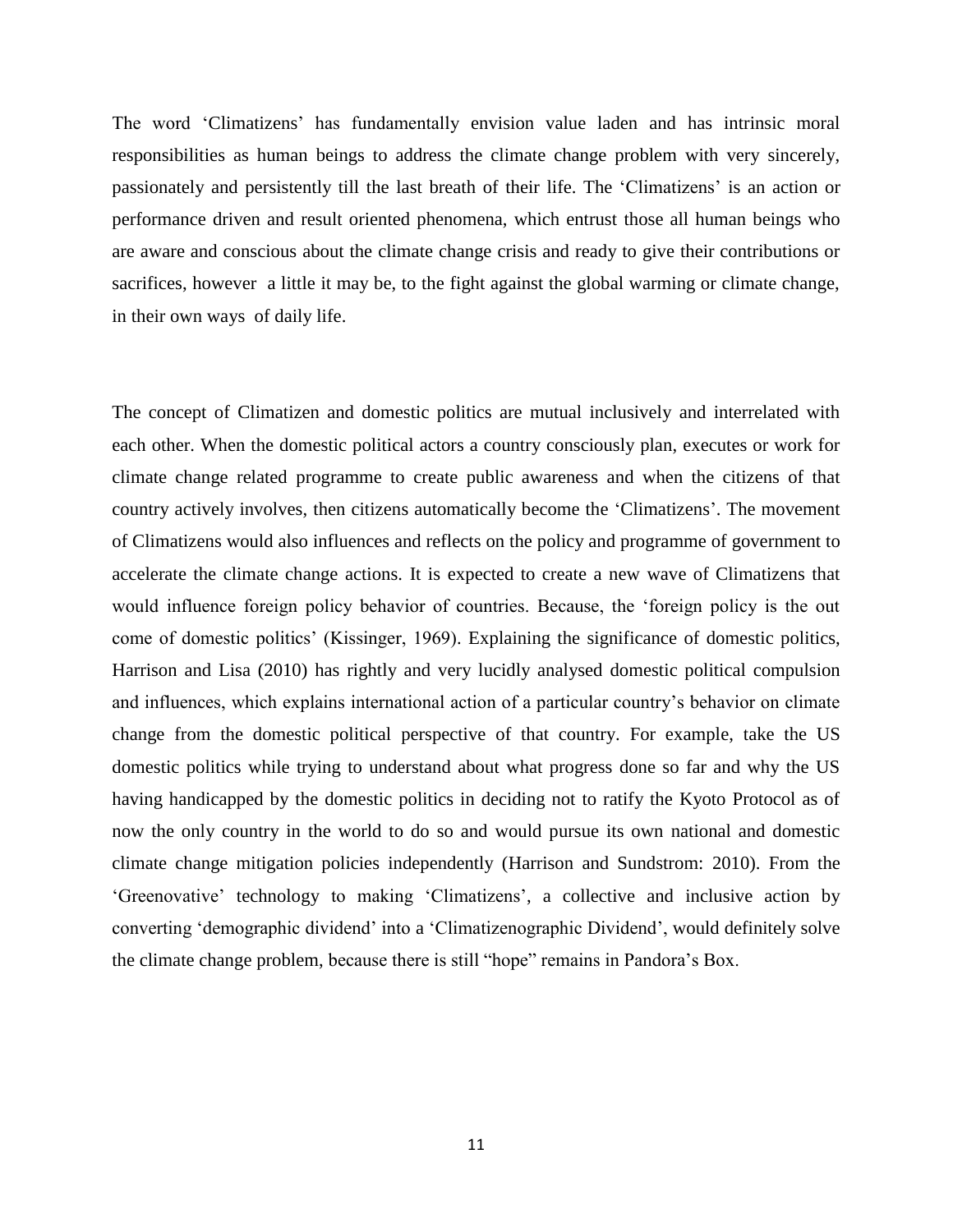## **6. Leading US Legislations and Future Politics of Climate Change**

It utmost is to mention about the US, because as one of the leading architecture of global climate negations, and vehemently influence global climate talks. So, it demands a special focus on its climate policies and mechanisms are required. Some of the leading are following: Economywide Mandatory Emissions Caps proposed in US Congress. US Greenhouse Gas Emissions: McCain-Lieberman (S.280), Olver-Gilchrest (H.R. 620), and Lieberman-Warner Proposal. Bingaman-Specter(S.1766), Kyoto Target- Sanders-Boxer(S.309), Kerry-Snowe(S.485), Waxman (H.R. 1590). The goal of these Acts is to inform the design of scientifically sound, economically rational and politically pragmatic post-2012 international climate policy architecture. Because of their great advantages, most attention has been focused on market-based instruments. Most US proposals have featured tradable permit system- "cap and trade", partly because of assumption, but largely because of experience. Cap-and-trade system is where GHG or carbon rights trading leaded gasoline phase-out in the year of 1980s. So, allowance trading program started since 1995. Some examples of the trading are European Union Emission Trading Scheme, California's emerging proposal (AB 32), Carbon taxes, Hybrids of price and quantity mechanisms. At the domestic level in US, the increasing motivations for domestic cap-and–trade system to provide meaningful emissions reductions. The cost effective mechanism meant for the reducing GHG emissions from atmosphere. The informal means of compensating for the inevitably unequal burdens imposed by the climate change policy**.** It is uncertain that the degraded in terms of environmental performances and cost effectiveness by political forces.

## **7. Future Global Climate Change Politics**

The future prospects of global climate change politics would be based on an architecture that designed in such a way which is scientifically sound, economically rational, and politically pragmatic in future international policy architecture for global climate change, drawing upon leading thinkers from academia, private industry, government, and non-governmental organizations. First, there would be ambitious national level emissions targets for advanced economy nations. These are likely to take the form of commitments to limit national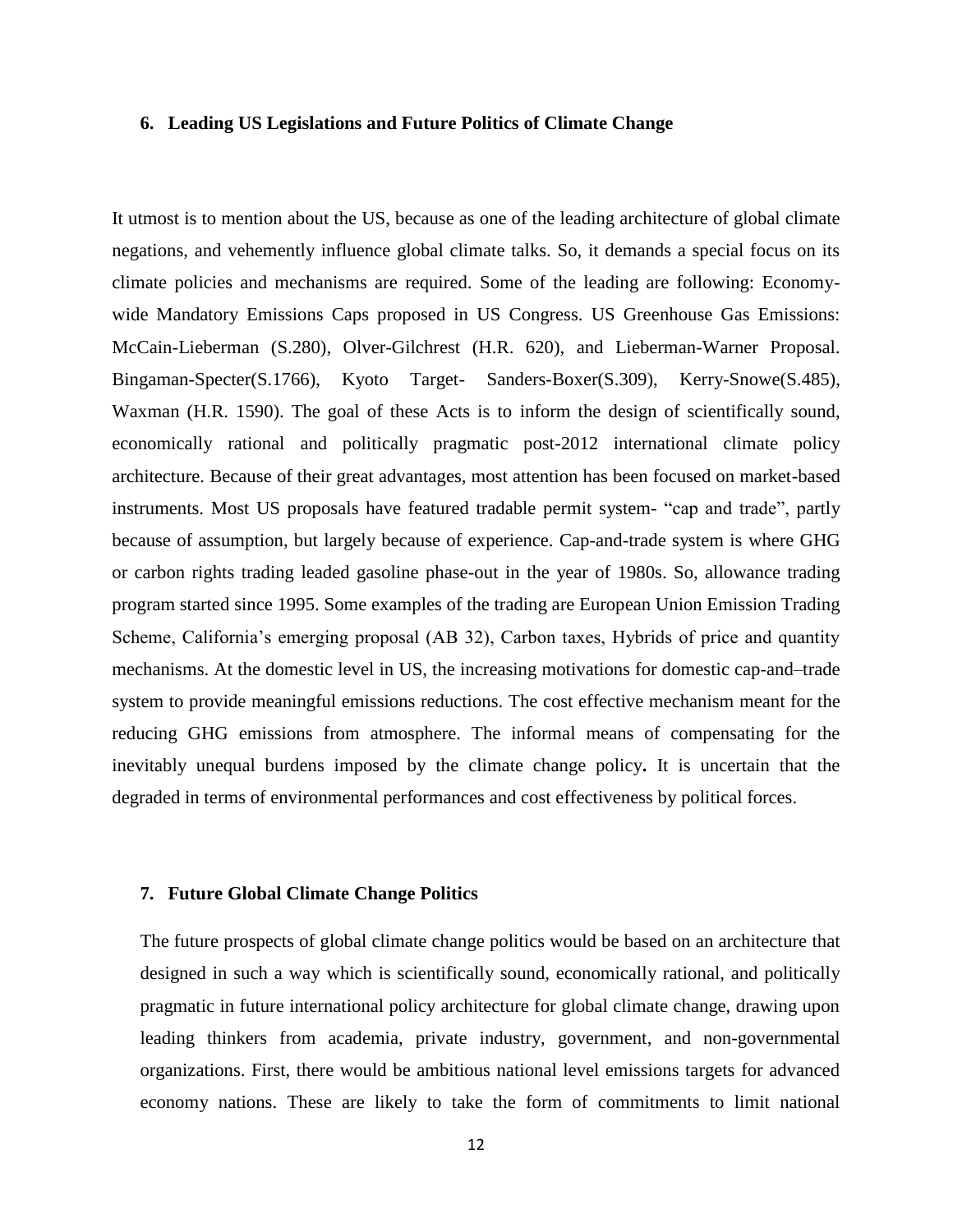emissions by defining annual quantified emissions limits, probably expressed as a percentage reduction from a historical reference point. Second, there would be a wide variety of Nationally Appropriate Mitigation Actions (NAMAs) for all other nations. These form the basis of national commitments made by least-developed, developing, and emerging nations. Third, substantial amounts of financial and technological support for both mitigation and adaptation would be an integral part of any agreement. The details of these support mechanisms remain to be determined, but negotiators are looking to establish a global climate fund with a number of funding opportunities. These avenues of opportunities enhance capacity building, planning, research, technology transfer, sharing of best practices, direct funding of adaptation activities, and direct funding of mitigation actions. The money for the global fund will come from advanced nations, through levies, and possibly through contributions from emerging nations. Fourth, there would be mechanism of an institutional framework to support the next global agreement. The shape that this framework would taken which is currently unclear, though it is expected to be much less centralized than the current framework, under which the UNFCCC coordinates activities, the Global Environment Facility provides some funding, and the CDM Executive Board regulates the credits that form the basis of global carbon trading markets. Although these organizations would be remained in place and continue to play a role, and there would be institutionally activities in terms of countries and commitments would be occured at the national level, based on countries' individual circumstances (Pennell and et.: 2009).

The use of Nationally Appropriate Mitigation Actions (NAMAs) as a basis for countries" commitments provides a consistent global platform while allowing flexibility for individual countries. Some examples of NAMAs include proposed by Pennell and et.: (2009) are following:

- 1. Specific activities such as the introduction of feed-in tariffs, the liberalization of energy markets, R&D related to carbon capture and storage, waste and recycling regulations, and minimum efficiency performance standards for appliances.
- 2. Projects and programs that have a direct bearing on emissions reductions and could perhaps are registered under the CDM, including the upgrade of industrial facilities or the distribution of energy-efficient light bulbs.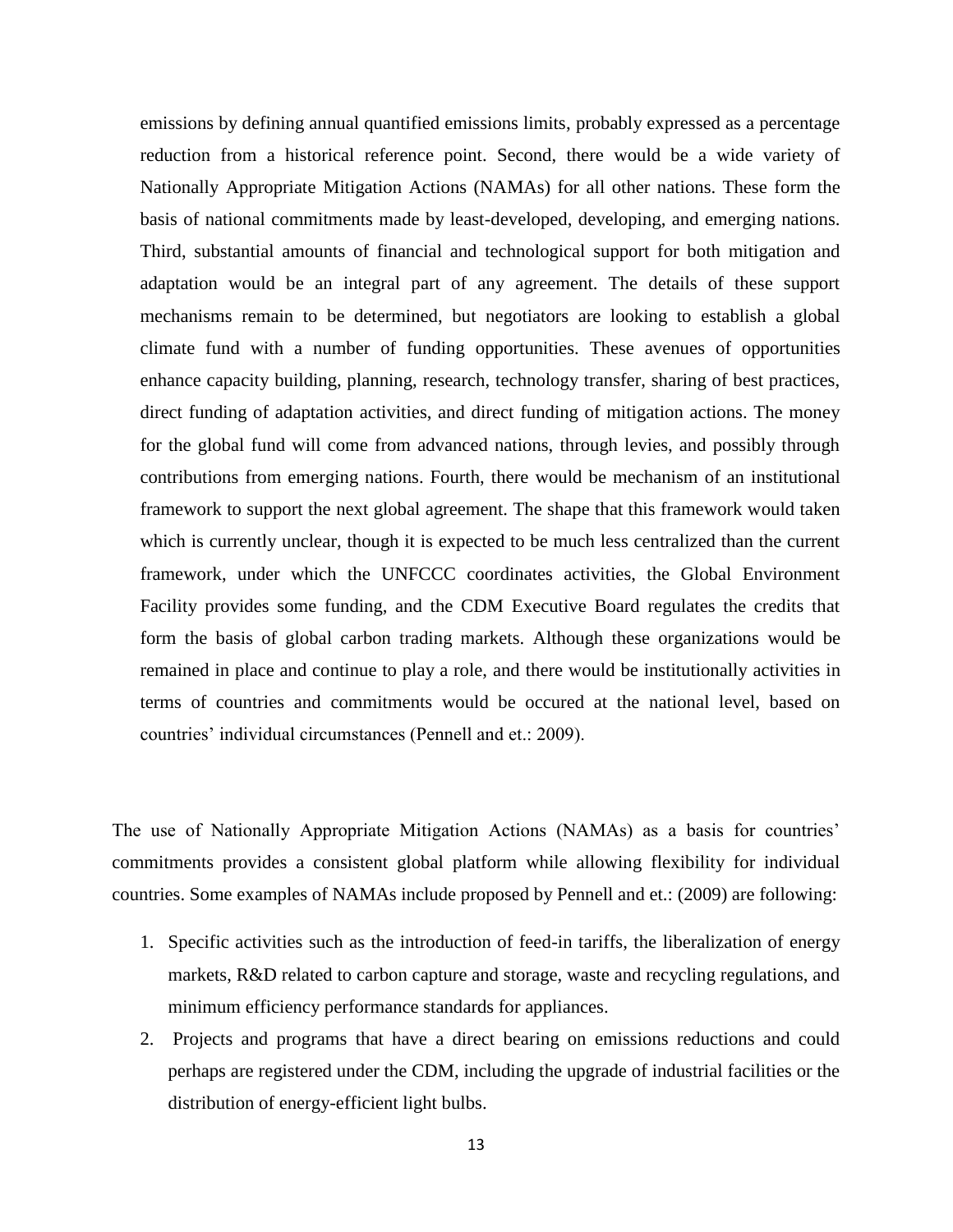- 3. Broad-scale initiatives such as the implementation of an energy efficiency crediting program or the introduction of a sector specific emissions trading system-for instance, for cement or steel production.
- 4. An important aspect of NAMAs is their funding sources. Each country, as it develops its low-carbon development strategy, would identify the incremental costs associated with implementing each NAMA and divide its NAMAs into three groups:

4. (A) Self-funded NAMAs, which a country would implement with only minor assistance from international sources, primarily in the form of enabling activities such as capacity building or sharing of best practices.

4. (B) Co-funded NAMAs, which would be implemented with international assistance, in the form of financing, technology transfer, or capacity building.

4. (C) Carbon market NAMAs, which are eligible for support in the form of credits for emission reductions achieved and are likely to be funded by the private sector. These credits are used by companies and advanced economies to meet their emissions compliance obligations. The credits have a financial value that would be determined by trading in international carbon markets (Pennell and et.: 2009).

Pennell and et.: (2009) also proposed about harmonized Domestic Policies to tackle future global climate policy. Focus more on policy actions instead of goals, Countries agree on similar or interlinked domestic policies. Novel ideas presented in proposals: countries adopt similar national level cap-and-trade programs. Promote regional-level "carbon clubs" that could evolve like regional trade agreements.

According to Sheila Olmstead and Robert N. Stavins, there are three significant elements of effective future international climate policy architecture. Primarily, there should be a mechanism or means to ensure that key industrialized and developing nations are involved in differentiated but meaningful ways in the global climate change agreements. The next very important point is to be given on extension of time path of targets be determined; and finally, the inclusion of flexible market-based policy instruments to keep costs down and facilitate international equity and fairness in the mechanism of climate talks. Olmstead and Stavins emphasized for the global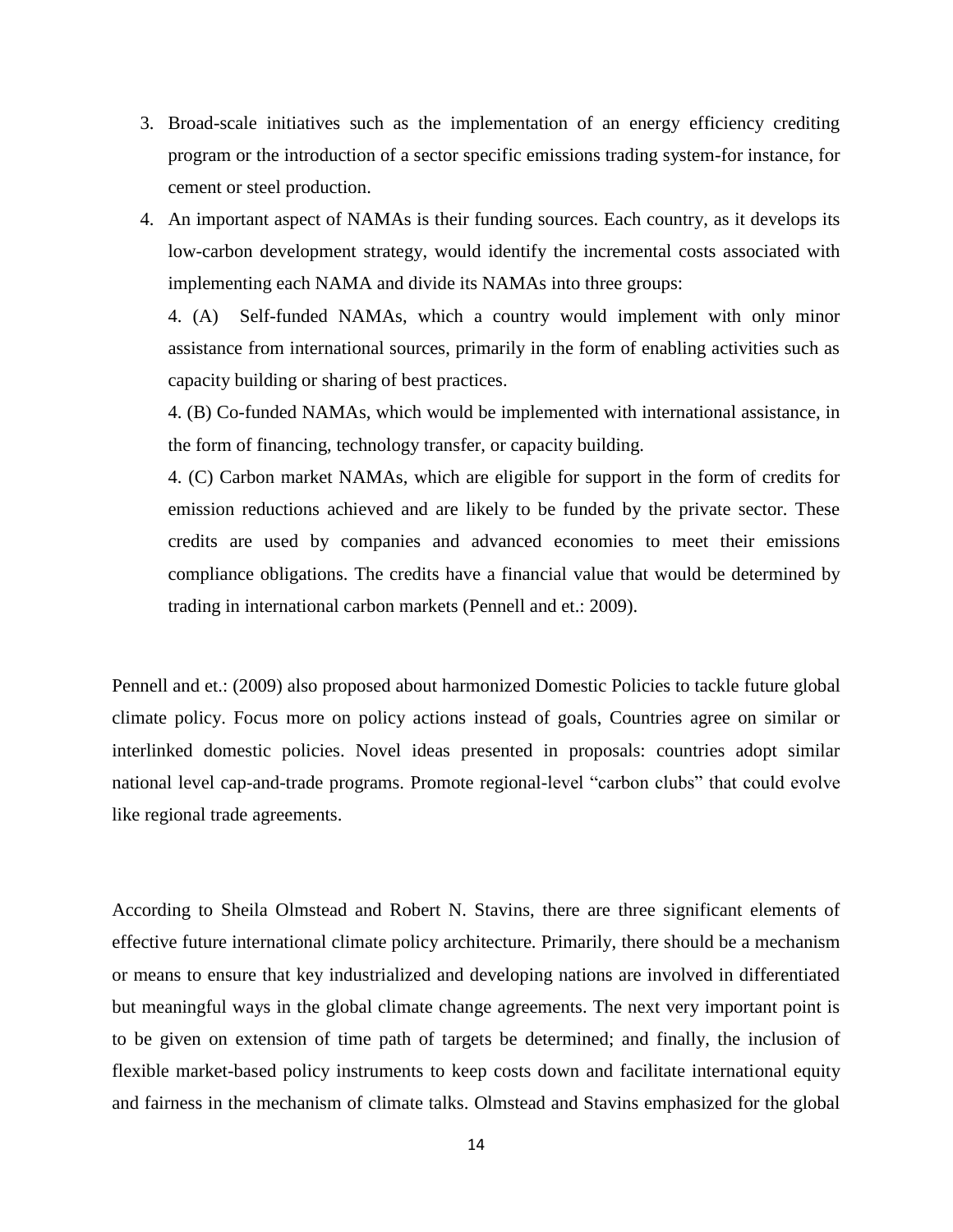architecture which consistent with fundamental aspects of the science, economics, and politics of global climate change while addressing some specific flaws of the Kyoto Protocol that builds upon the foundation of the United Nations Framework Convention on Climate Change (UNFCCC) (Olmstead and Stavins: 2010).

#### **8. Major Themes of Future Global Politics of Climate Change**

Focus on policy infrastructure instead of goals: - get institutions right, then aim for ambitious goals. Market-based implementation support- harmonization of emission prices can occur through international cap-and-trade; - coordination of domestic cap-and trade policies; - emission taxes. Need for "fair" climate policy- progressive targets for developing countries; - integrate with development, trade policies; - adaptation merits additional attention. Promoting participation, Engage domestic constitution, focus on effort, not outputs, through pledge and review, Expand negotiations to integrate development, trade, Narrow negations to small number of key nations.

## 9. **Exploring Strategy for Future of Global Politics of Climate Change**

Search for new avenues and strategies for future global politics of climate change which would be universally acceptable and implemented across the world without any discrimination or favour. And that would definitely help to identify key design elements that scientifically sound, economically rational and politically pragmatic that would be the future anthropology of international policy architecture for global climate change. Drawing upon research & ideas from leading thinkers around the world from the academia i.e. economics, political science, law, international relations and so on. The cooperation and collaboration of all stakeholders, including the role of private industry, NGOs, civil society, individuals, and PPP model that collaborates with the governments to address this menace are also very significance in this context.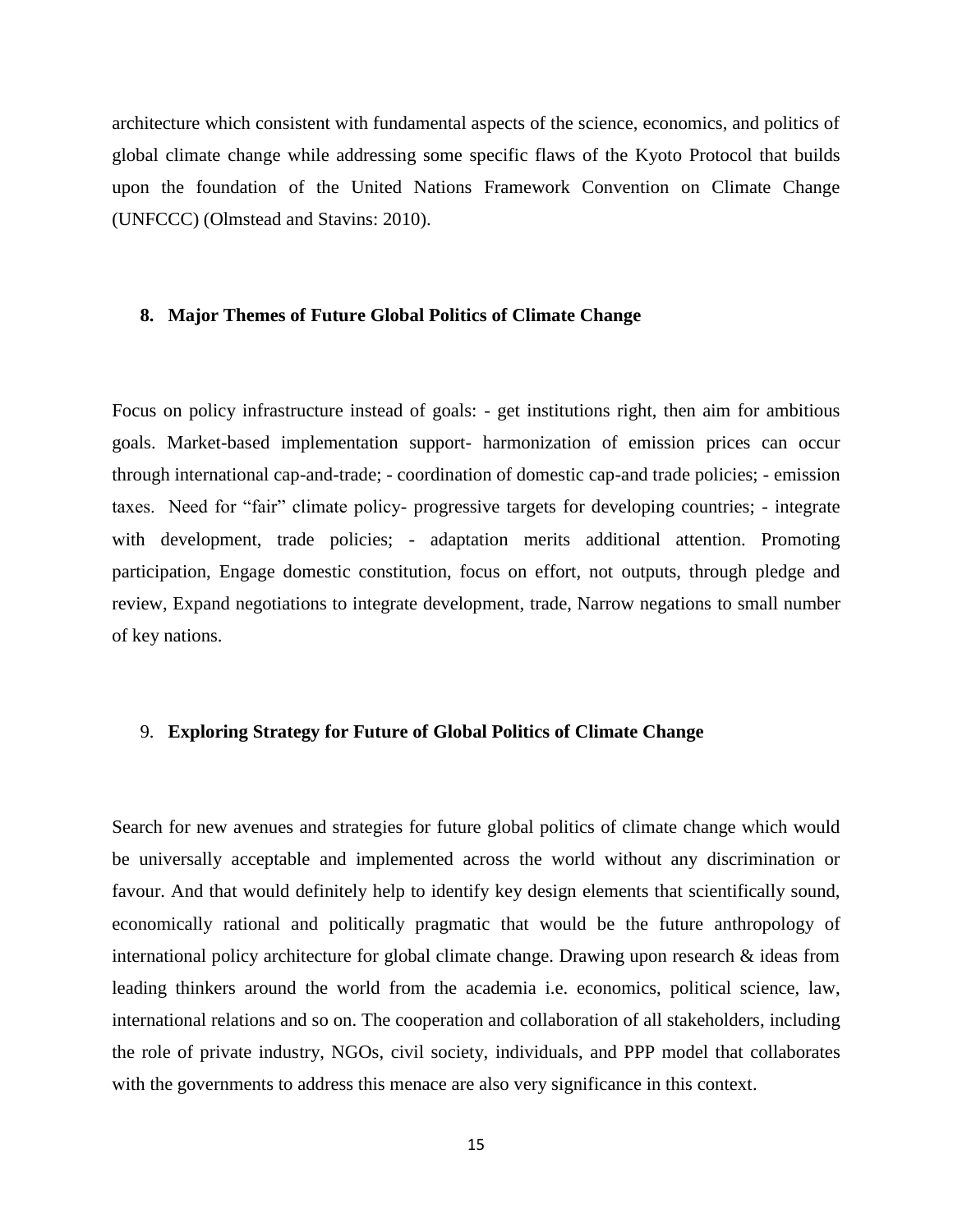## **10. Developing Insights for Future Global Politics of Climate Change**

Interim Report builds upon lessons emerging from 26 research initiatives. Key principles for a new international agreement, Promising global climate policy architectures, Key design issues and elements, Negotiating countries can and should create their own hybrids from the architectures and design elements. There are 26 major research initiatives in Europe, United States, China, India, Japan, & Australia. Outreach with governments, NGOs, and business leaders throughout the world that working with heads of governments & ministers in many countries.

## **11. Key Principles for a New International Agreement**

Climate change is a global commons problem. Cooperation of countries is essential, whether through UNFCCC, G20, or bilateral negotiations. Since sovereign nations cannot be compelled to act, treaties must create incentives for participation and compliance. New international policy architecture will need to address several particularly important design issues and elements. Such as the Burden Sharing Criteria and Mechanisms; Technology Transfer Policies and Institutions and so on. Reforming or Replacing the Clean Development Mechanism, Addressing Deforestation Worldwide.

#### **12. Mechanism for Emission Targets for All Countries**

Industrialized nations should accept responsibility for historic emissions. Key rapidly growing, developing countries will need to take on increasingly meaningful roles. In both cases, the scope of attention and action should include all greenhouse gases, not only fossil CO2. Formula used to set national emission caps to 2100 using three key elements. Progressivity factor: richer countries make more severe cuts. Latecomer factor: nations that did not achieve targets under Kyoto make gradual emission cuts to account for post-1990 emissions. Equalization factor: moves targets of all countries in direction of global average per capita emissions. Developing countries are not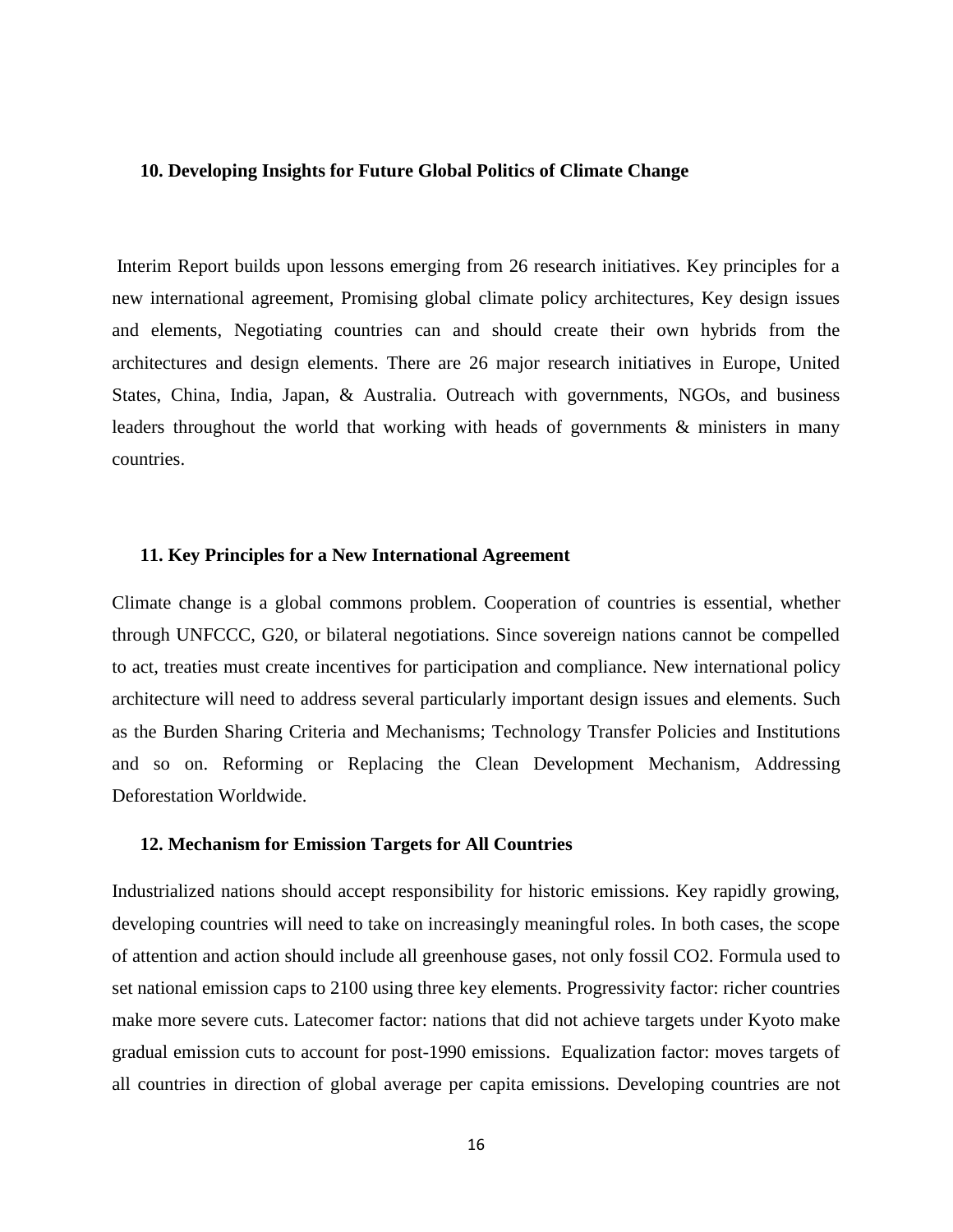asked to bear any cost in early years. Developing countries are not asked to make any sacrifice different from sacrifices of developed countries, accounting for differences in income. No countries have targets costing more than 1% of GDP. International trading links national  $\&$ regional systems. Every country contributes no more than its fair share.

According to Robert O. Keohane, and Kal Raustiala, any international regime aimed at the mitigation of global climate change must solve three problems: 1) secure sufficient participation; 2) achieve agreement on meaningful rules; and 3) ensure compliance with those rules. That is, it must solve problems of participation, effectiveness, and compliance. The proposed future mechanism compliance system that is based upon emissions trading coupled to buyer liability. The trade-off between participation and strictness of rules by proposing which is known as "economy of esteem" for climate change. The mechanism of only a cap-and-trade architecture is likely to make it politically possible to secure sufficient participation to get a climate change mitigation regime up and running. The problem of compliance and argues that, contrary to the current provisions in the Kyoto Protocol, a system of buyer liability is essential (Keohane and Raustiala: 2008).

The climate change regime complex has some advantages over any politically feasible comprehensive regime, particularly with respect to adaptability and flexibility, which are very important in climate change policy. The most challenging international commitments are interdependent, however generally governments have many contradictions in their interest and ability to implement them (Victor and Keohane: 2010).

The Clean Development Mechanism (CDM) allows for nations that do not qualify as economically advanced to get credits in the form of Certified Emission Reductions (CERs) for any projects that lower the level of greenhouse gas emissions. These credits have economic value and can be sold to companies in advanced nations, which can use them to satisfy their own emissions obligations. The creation and trading of these certificates has spurred the development of a global carbon market, which is drawing financial institutions into the area, creating backing for low-carbon technologies, such as solar, wind power, and energy efficiency. The significant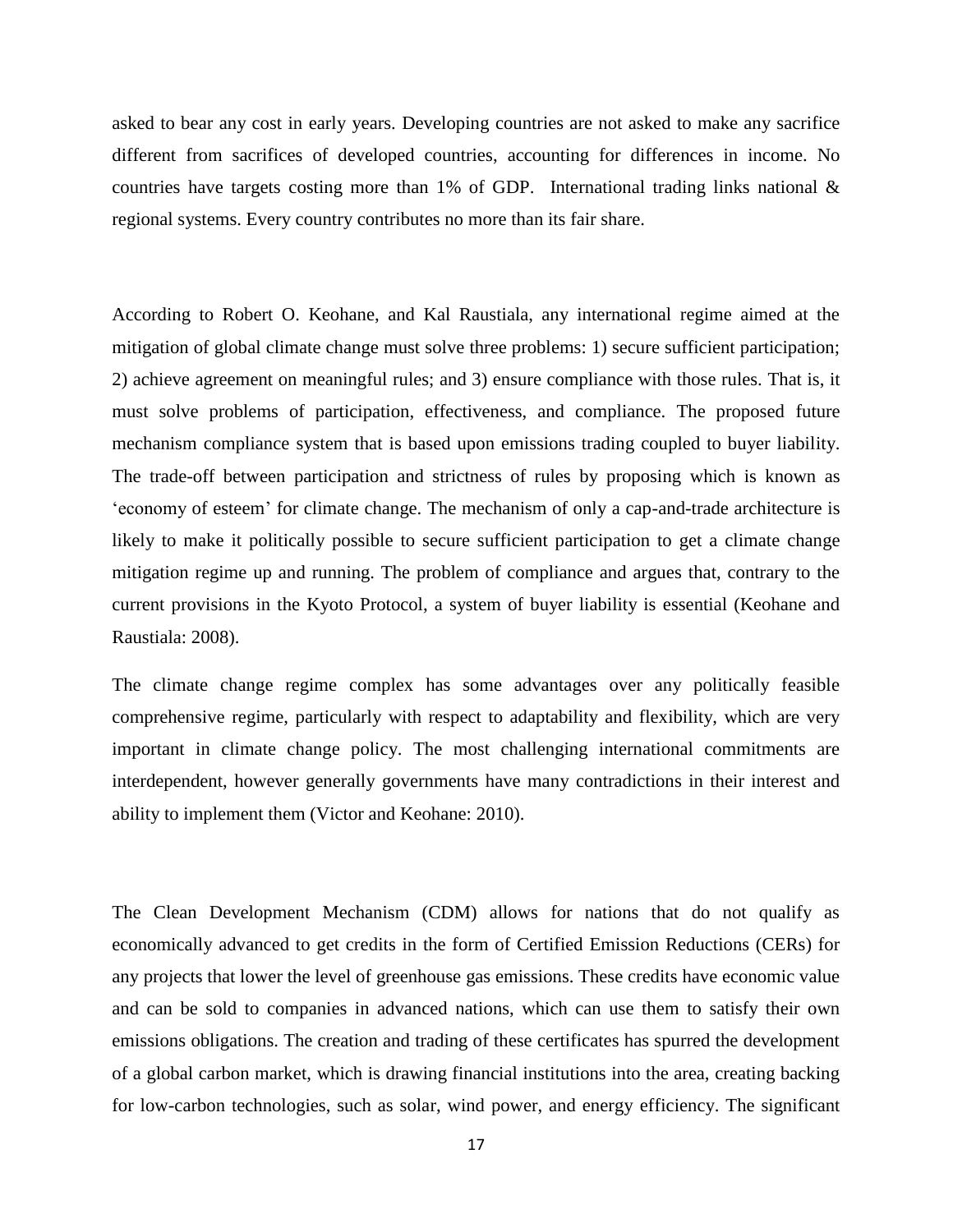amounts of financial and technological support for both mitigation and adaptation are an integral part of any agreement.

## 13. **Conclusion:-**

In the epilogue, the predictions for an effective global climate change policy must be the inclusive and flexible mechanisms in nature along with taking forwards previous mechanisms of emissions trading, joint implementation and so on. The post-Kyoto Protocol Mechanism must also encourage with an approach for truly and meaningful participation by all the developing countries which are considered as leading global emitters in the contemporary world. Though, anthropology of future global politics of climate change would expect to be widely dominated by market mechanism of greenovative technologies and it would create an avenue for closer cooperation among the nations for a better world. The prospective of American"s deeper and proactive involvement are seemed to be greater in the global politics of climate change. In long term, the US would expected to work for establishing cost effective and affordable interim measures, combined with a renewed effort to better measure the costs and benefits of the protocol obligations and a search for effective and innovative domestic policy tools to address the menace of climate change. The prioritized Climate Change policies of Obama Administrations would show a new lustrous path for post- Kyoto global climate change in rest of the  $21<sup>st</sup>$  century. The greenovative technology, climatizens, future new research, discovery and studies with scientific temper of human spirit would address the problem of climate change crisis along with the formidable domestic political actions pursued by all the countries across the globe.

-----------------XXX--------------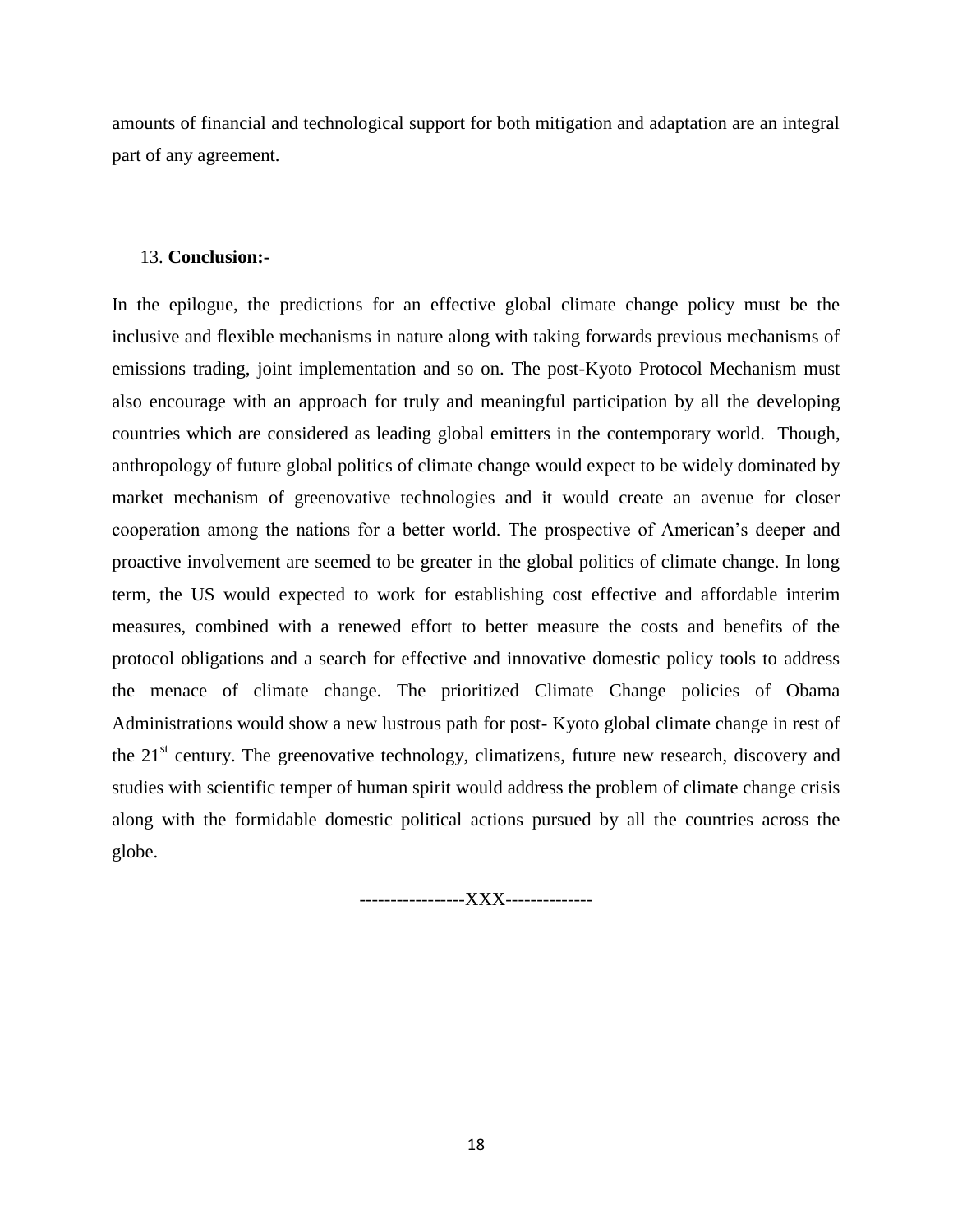#### **REFERENCES:-**

Aldy, Joseph E. and Stavins, Robert N. (2007), *Architectures for Agreement: Addressing Global Climate Change in the Post-Kyoto World* (ed.) New York: Cambridge University Press.

Aldy, Joseph E. and Stavins, Robert N. (2010), *Post- Kyoto International Climate Policy: Implementing architectures for Agreement*, (ed.), New York: Cambridge University Press.

Bernstein, Steven. (2001), *The Compromise of Liberal Environmentalism*, New York: Columbia University Press.

Bodansky, Daniel. (2004), *International Climate Efforts Beyond 2012: A Survey of Approaches*. Arlington, Virginia: Pew Center on Global Climate Change, December.

Brundtland, Gro Harlem (1987), *Our Common Future: The World Commission on Environment and Development* (ed.), Oxford: Oxford University Press.

Carson, Rachel. (1962), *Silent Spring,* New York: Houghton Mifflin.

Claussen, Eileen. "A New Climate Treaty: US Leadership after Kyoto", [Online: web] Accessed 30th December 2013, at http://www.c2es.org/newsroom/articles/new-climate-treaty-usleadership-after-kyoto.

Conca, Ken. And Geoffrey D. Dabelko, (2010) *Green Planet Blues: Environmental Politics from Stockholm to Johannesburg,* Washington D.C: Penguin Books.

Friedman, Thomas L. (2008), *Hot, Flat, and Crowded: why the world needs a green revolution and how we can renew our global future*, New York: Penguin Group.

Giddens, Anthony (2009), *The Politics of Climate Change*, Cambridge: Polity Press.

Gore, Al (2006), *An Inconvenient Truth: The Planetary Emergency of Global Warming and what we Can Do About It,* Washington DC, Rodale Press.

Gore, Al. (2013), *The Future: Six Drivers of Global Change*, Random House, New York.

Hardin, Garrett. (1968), "The Tragedy of the Commons", *Science,* New Series, Vol.162, No. 3859 (Dec.13 1968), 1243-1248.

Harris, P.G., (2009), *The Politics of Climate Change: Environmental Dynamics in International Affairs*, (ed.); London: Rutledge.